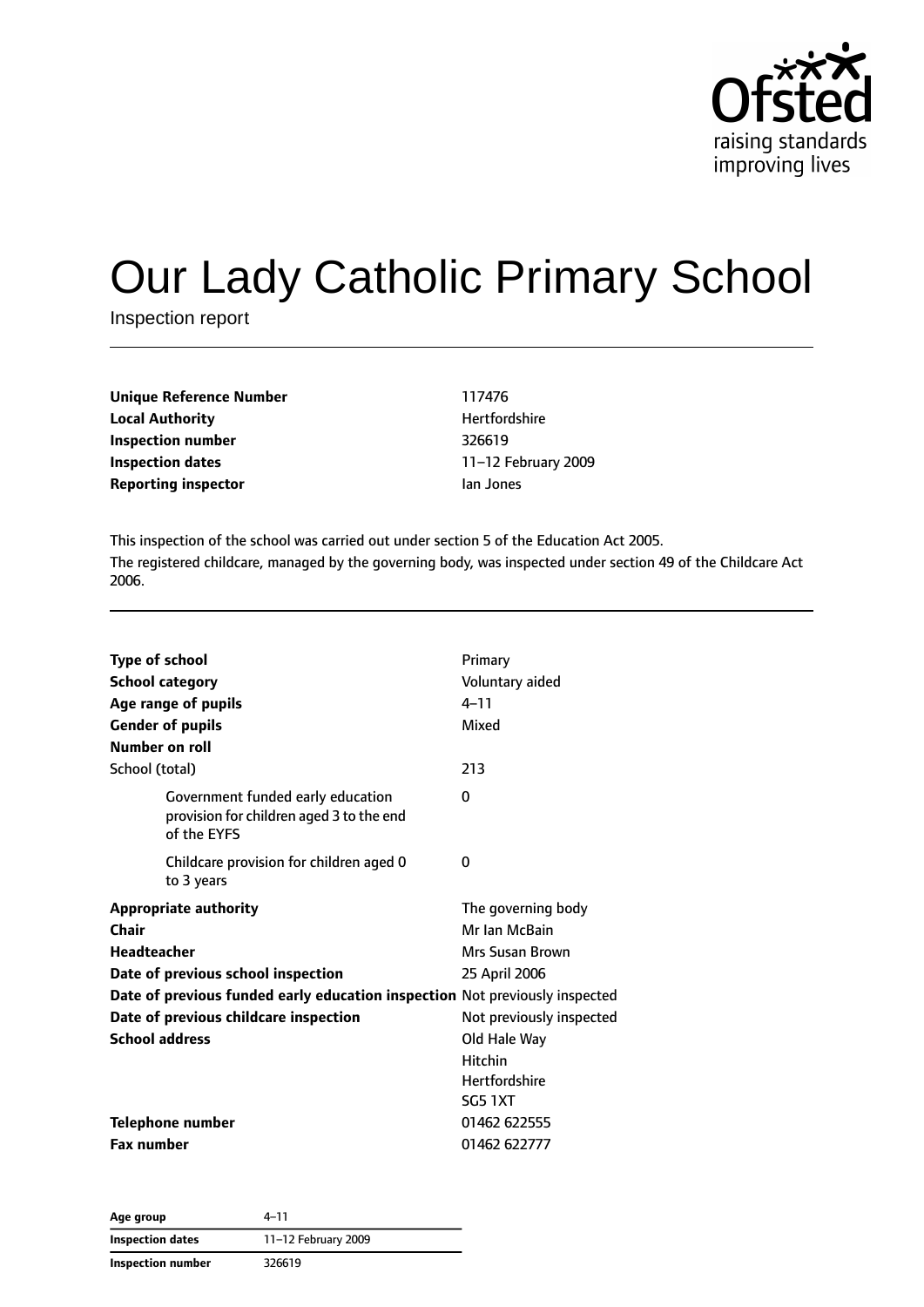.

<sup>©</sup> Crown copyright 2009

Website: www.ofsted.gov.uk

This document may be reproduced in whole or in part for non-commercial educational purposes, provided that the information quoted is reproduced without adaptation and the source and date of publication are stated.

Further copies of this report are obtainable from the school. Under the Education Act 2005, the school must provide a copy of this report free of charge to certain categories of people. A charge not exceeding the full cost of reproduction may be made for any other copies supplied.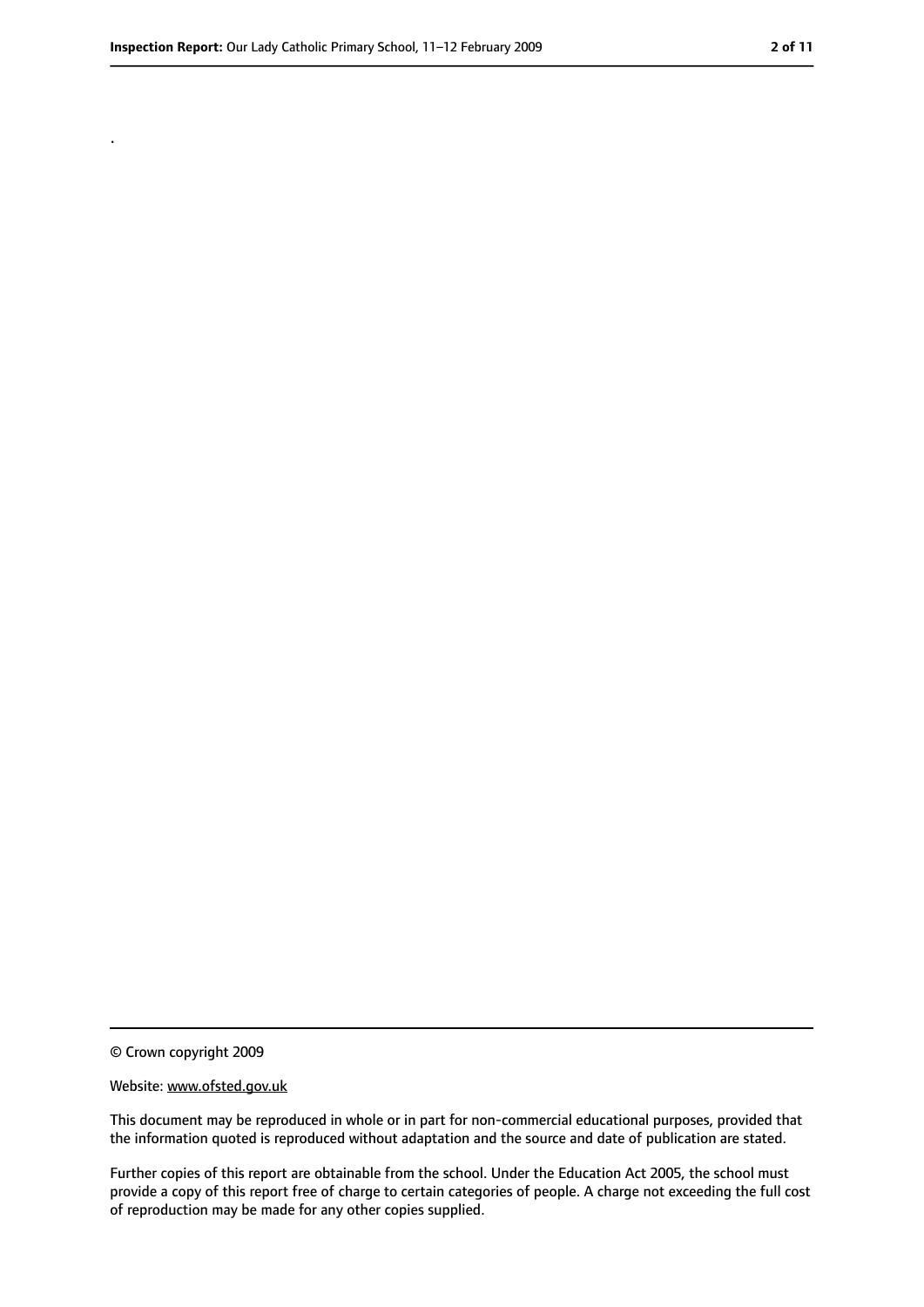# **Introduction**

The inspection was carried out by two Additional Inspectors.

## **Description of the school**

The school is of average size and serves the town of Hitchin and surrounding areas. The proportion of pupils eligible for free school meals is below the national average. Most pupils are from White British backgrounds although there is a wide range of children from minority ethnic backgrounds. The percentage of pupils with learning difficulties and/or difficulties, including pupils with a statement of special educational needs, is broadly in line with that found nationally. The children in the Early Years Foundation Stage are taught in a Reception class. The school has gained a number of awardsincluding Basic Skills, Arts Mark Gold and Activemark and National Healthy School status.

#### **Key for inspection grades**

| Grade 1 | Outstanding  |
|---------|--------------|
| Grade 2 | Good         |
| Grade 3 | Satisfactory |
| Grade 4 | Inadequate   |
|         |              |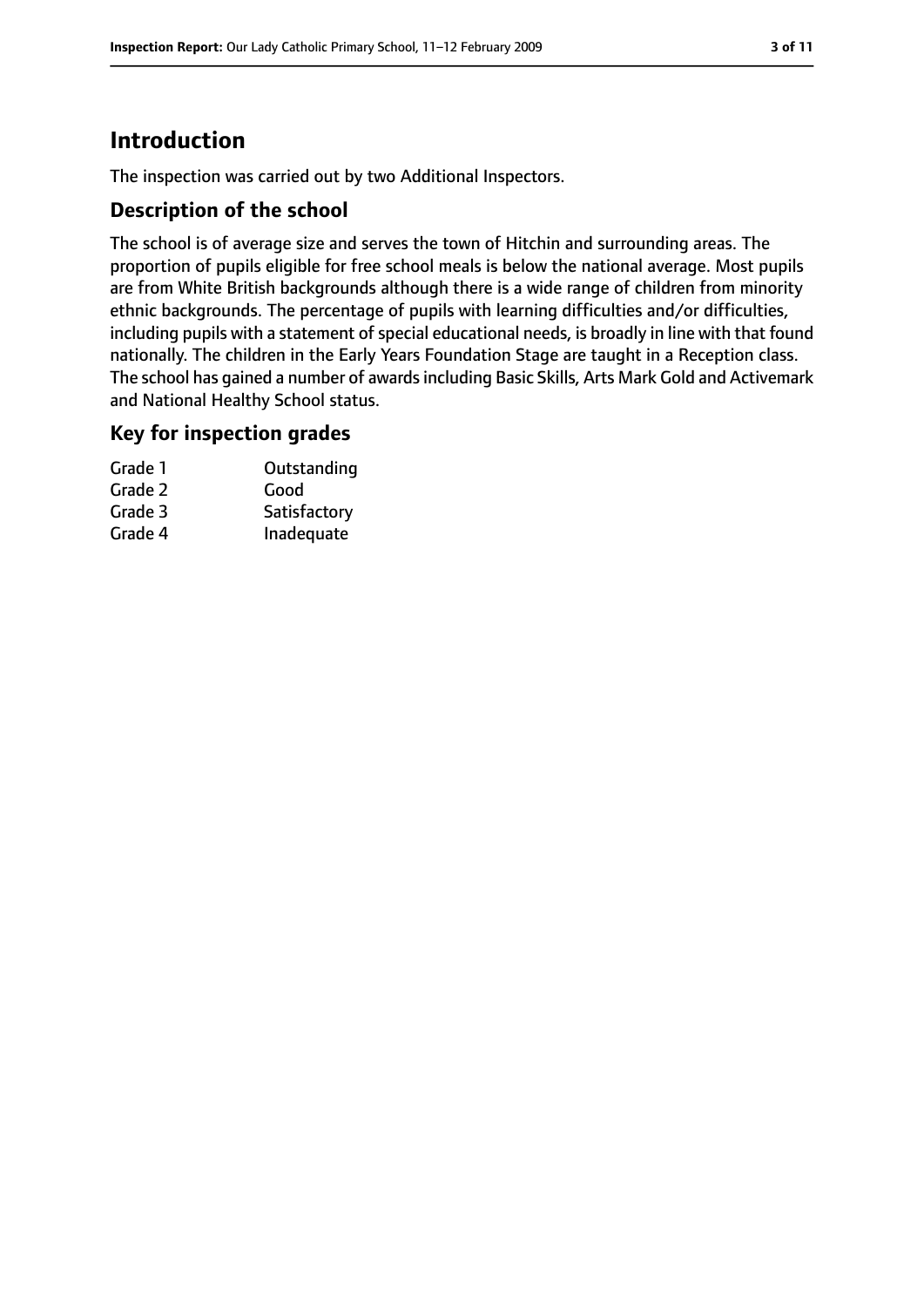# **Overall effectiveness of the school**

#### **Grade: 1**

This is an outstanding school. Pupils achieve exceptionally well and leave school with well developed skills and attitudes together with an appetite for the learning challenges of the future. Parents strongly support the school and appreciate the excellent care and encouragement their children receive. As one, echoing the voice of many, said 'The school is a wonderful, nurturing, caring community where children receive an excellent education'. However, the school is far from complacent, and strives to do even better. It has an excellent track record of swiftly moving forward and its capacity to continue doing so is outstanding.

From broadly average starting points, pupils make exceptionally good progress. By the time they leave school in Year 6 they reach exceptionally high standards. There are many reasons why the school is particularly successful. One of the most important factors that contribute to this success story is the pupils. They are great ambassadors for the school, their behaviour is exemplary and their desire to do well shines through. Being a healthy school has a high profile and pupils benefit enormously in understanding how to stay healthy, eat well and how to manage risks in their lives. They contribute extremely well to the school as a community and their contributions and suggestions are highly valued by the staff.

Teaching and learning are outstanding. Lessons motivate and enthuse pupils who demonstrate particularly mature attitudes to learning. There is the highest level of respect between all adults and pupils so that staff are consistently effective at building up pupils' confidence. As a result, pupils are eager to participate in lessons, confident that they will receive the highest level of support. The curriculum provides excellent learning opportunities both within and outside of the school day, and the personal and social education programme is excellent in its support of pupils' personal development. The school has recognised the need to further develop cross-curricular links between subjects to make learning even more meaningful for pupils. Excellent development of literacy, numeracy and scientific skills complement the very high standards reached in other important areas such as the arts, a modern foreign language (Spanish) and information and communication technology (ICT). The outstanding range of enrichment activities and after school clubs support pupils' social skills as well as their love of school.

Meeting the individual needs of all pupils is valued above all as an integral element of the school's work. Pastoral care of pupils is excellent because pupils feel safe and trust their teachers. Staff go out of their way to ensure that pupils thrive both socially and academically. Key to this is the high level of academic guidance pupils receive. Marking is of the highest standard, resulting in an impressive dialogue between teachers and pupils, particularly in their writing.

Leadership is excellent at all levels because it is dynamic, committed and has the highest expectation of what the school can achieve. The driving force behind the school's success is the headteacher. With the enthusiastic and capable support of the staff and governors, she has successfully built on the school's many achievements and developed a reputation for excellence which it so richly deserves. The future of the school is in very safe hands.

## **Effectiveness of the Early Years Foundation Stage**

#### **Grade: 1**

The effectiveness of the Early Years Foundation Stage in enabling all children to make significant gains in their learning in relation to their starting points is outstanding. Children start school with skills and knowledge which are broadly in line with national expectations. They receive an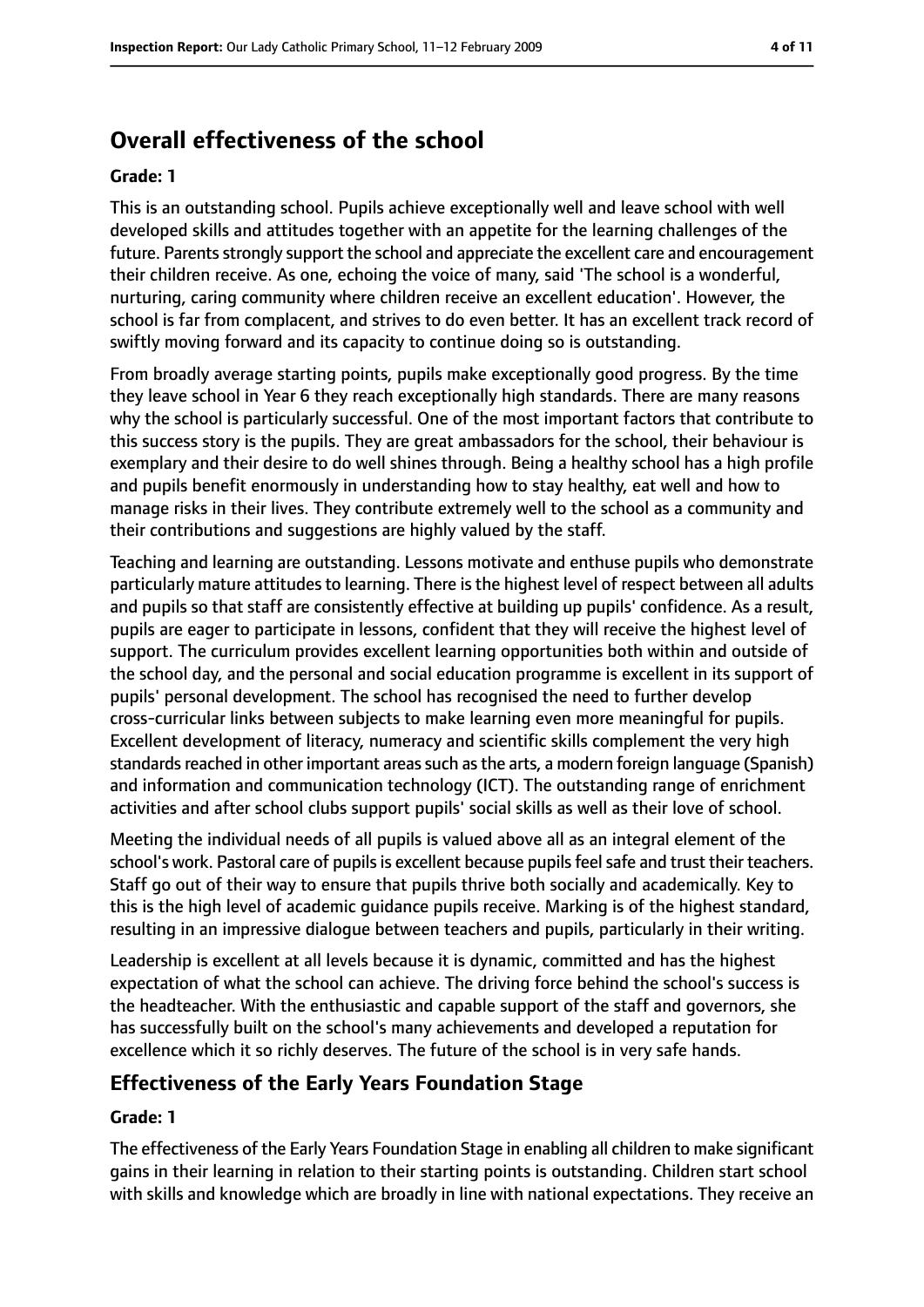excellent start in the Early Years Foundation Stage and by the time they leave attainment is above expectations. Children respond enthusiastically to challenges and develop high levels of independence, imagination and concentration. They are encouraged to use all their senses, for instance when oats were used to explore textures and fluidity. The systems for identifying children's individual needs are exemplary, as are the support systems and engagement of parents which ensures that these children make excellent levels of progress. The high levels of respect for each other is fundamental to the good relationships, appropriate choices and decisions that children make in developing their group interaction and problem solving skills. Exceptional organisation and a stimulating learning environment provide ideal opportunities for active learning through play and exploration. The skills of all staff in observing, evaluating and assessing children's learning contribute very well to the attainment of high standards. The very high aspirations of the leadership team ensure that the learning environment is of a consistently high quality and the safety and security of the children is paramount. All children receive a supportive and welcoming introduction to the school which is firmly based on the desire for every child to succeed.

## **What the school should do to improve further**

■ Further develop links between subjects to make learning even more meaningful and to broaden pupils' perspectives of the world in which they live.

# **Achievement and standards**

#### **Grade: 1**

The excellent start in the Early Years Foundation Stage is built upon well in Key Stage 1 with pupils making outstanding progress to reach exceptionally high standards by the end of Year 2. Progress continues at a very good rate at Key Stage 2 so that, by the time pupils leave school in Year 6, standards in English, mathematics and science are exceptionally high. High standards attained in art, music, ICT and Spanish isfurther evidence of the outstanding overall achievement and progress of all groups of pupils. Pupils who need additional support or those who find learning more difficult make outstanding progress in line with the other pupils in the school.

The exceptional rate of pupil progressis achieved through outstanding leadership, a wide range of exciting and interesting activities, highly effective teaching, excellent academic guidance and the contribution of pupils who have mature attitudes to school and a passion for learning.

# **Personal development and well-being**

#### **Grade: 1**

Pupils of all ages contribute significantly to the many successes of the school. They add much to the school's family ethos and care deeply about their teachers and friends. Behaviour is excellent and pupils have a great enthusiasm for learning. Pupils thoroughly enjoy coming to school as reflected in their excellent attendance rates. They show a very mature sense of justice and fair play. They are keen to succeed but also demonstrate the highest respect for the feelings and beliefs of others. Pupils have a good understanding of cultural and ethnic diversity through the themed weeks and the range of visits and visitors. The contribution pupils make to the school and wider community is excellent. Older pupils relish the opportunities to act as 'buddies' for the younger children. The school council is proactive and helps make improvements to the school such as the quiet garden where pupils can spend time in contemplation and prayer. Pupils are enthusiastic to take on a range of responsibilities in the school and help raise funds for local, national and international charities, often instigating initiatives themselves. Add to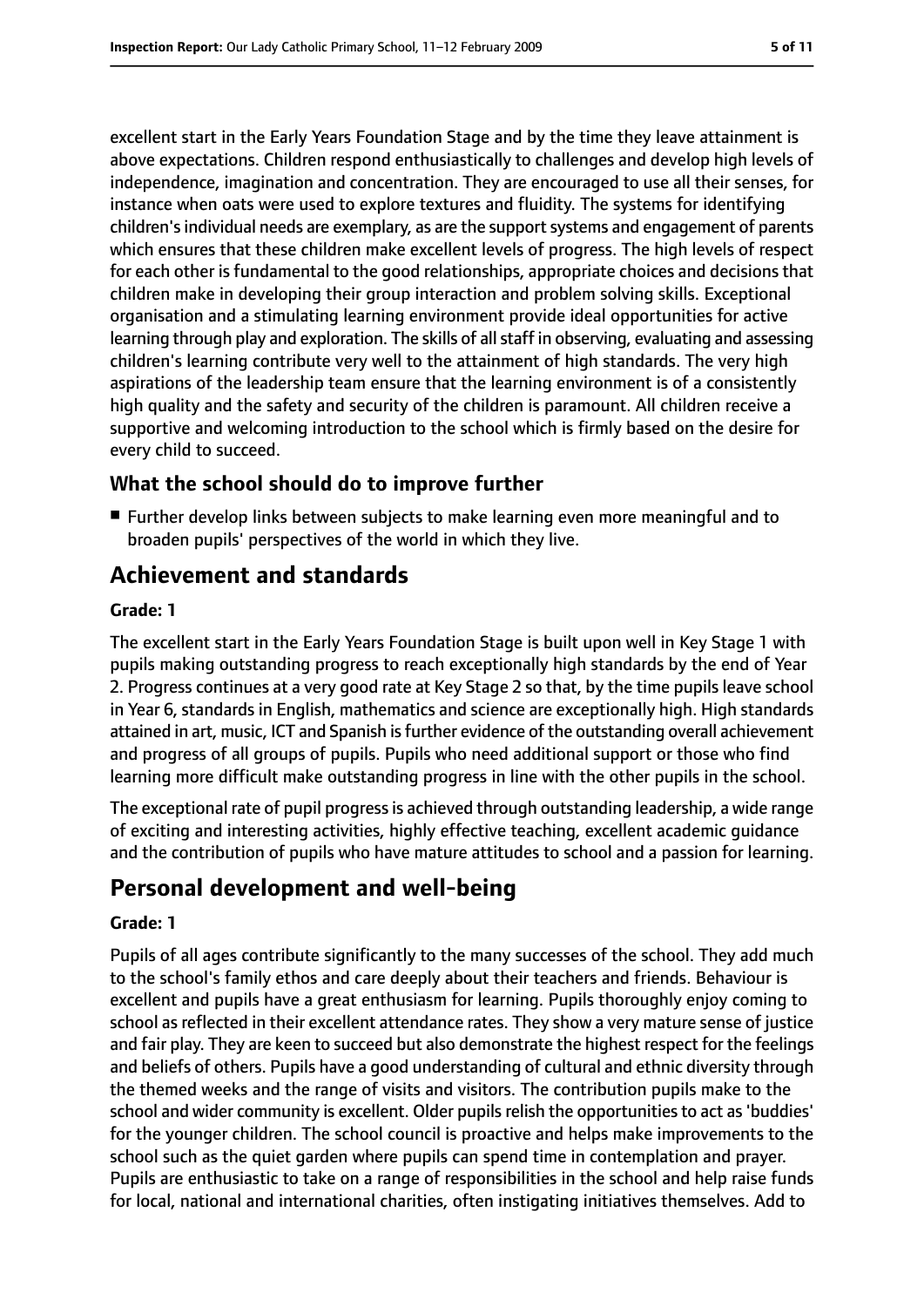this pupils' outstanding awareness of how to keep fit, healthy and safe, and it is little surprise that pupils leave the school extremely well prepared for secondary school.

# **Quality of provision**

## **Teaching and learning**

#### **Grade: 1**

Lessons are characterised by very good relationships between adults and pupils which strongly supports pupils' learning. Teachers use their subject knowledge to very good effect so that pupils make outstanding progress. Classroom assistants support pupils who find learning more difficult very well and are a highly effective aspect of provision. Lessons move forward at a good pace and work is well matched to the varying needs of learners. Pupils enjoy this level of challenge and make rapid progress accordingly. They demonstrate a love of learning and are patient to consider alternative ideas and suggestions from their peers. Marking of pupils' work is regular and detailed so that it often refers to the shared lesson objectives and personal targets. By successfully encouraging a response to the marking comments, not only are pupils helped to understand what needs to be done to improve, they appreciate their role in the learning process and that their participation is both valued and important.

## **Curriculum and other activities**

#### **Grade: 1**

The school places a real emphasis on the development of pupils' literacy and numeracy skills and helps them prepare extremely well for their future economic well-being. The recent emphasis on boys' writing across all subjects has seen high standards improve further. ICT is often integrated well into lessons and adds significantly to pupils' learning and enjoyment. Pupils are given many high quality opportunities to participate in practical activities in science and mathematics and to learn Spanish and play musical instruments. Activities are very well planned so that pupils of all abilities benefit from activities across the curriculum that are both challenging and thought provoking. A wide programme of extension activities maintains a highly effective challenge for the gifted and talented, who regularly attend 'master class' sessions at the local secondary schools. Although lessons often identify links between different subjects, the school is looking to expand such initiatives and adopt a more cross-curricular approach to learning to broaden pupils' perspectives of the world in which they live. The curriculum includes an excellent personal and social education programme as well as outstanding enrichment activities that include themed events, residential and day visits, visitors to the school and a diverse range of school clubs.

#### **Care, guidance and support**

#### **Grade: 1**

Excellent systems are in place for making sure that pupils' health and safety is of paramount importance. The very high level of commitment and conscientiousness of all staff ensures these systems are strictly adhered to. Pupils' social and emotional well-being is of very high importance to all staff who take collective responsibility to enable the needs of every pupil to be met. The very robust systems for safeguarding pupils are effectively managed and respected. The safe, supportive and stimulating environment enables all pupils to attain challenging targets. Early identification of any barriers to learning, together with careful monitoring of support enables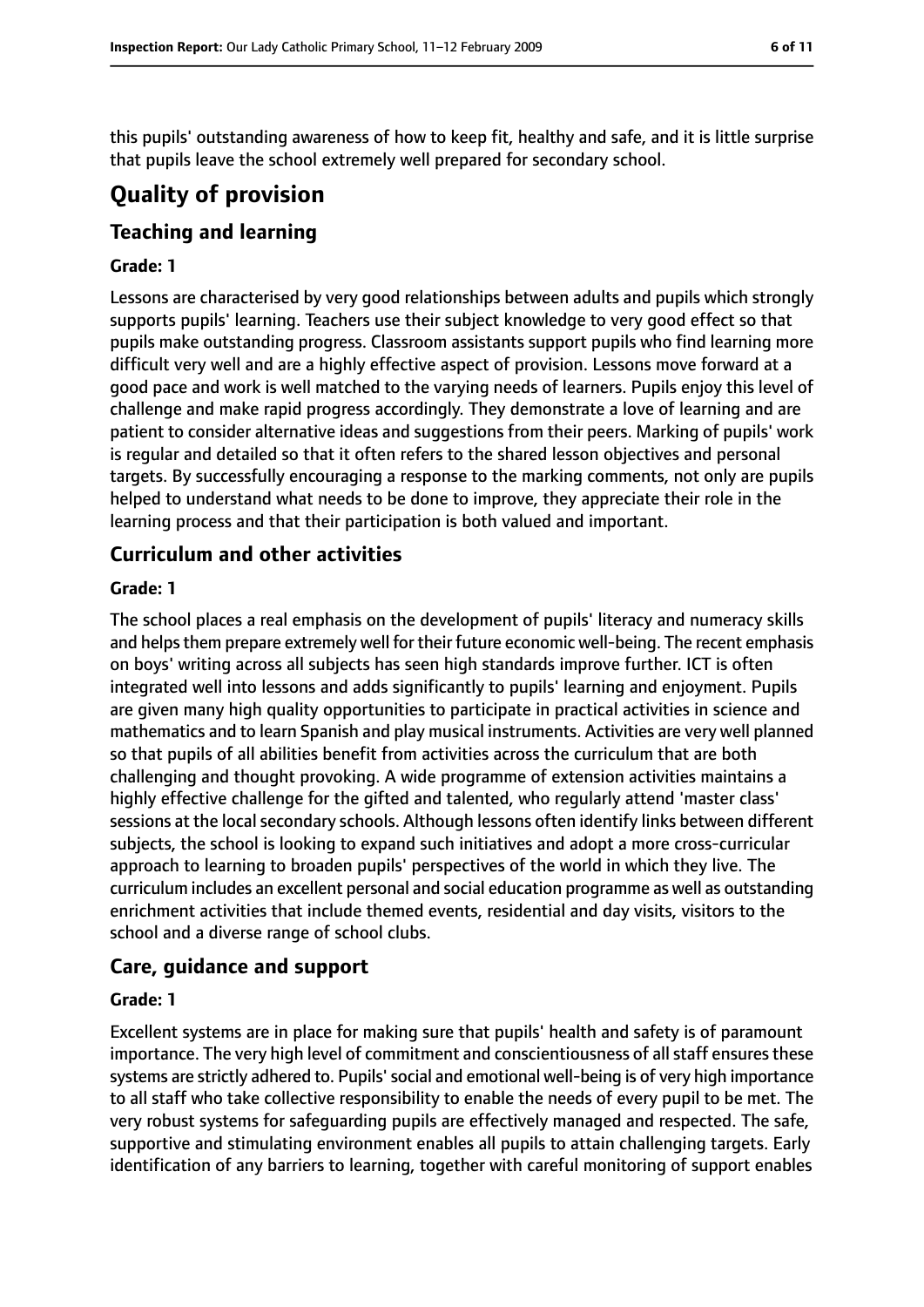most pupils to develop their own strategies to overcome their difficulties. Excellent relationships with parents ensure that all pupils learn within a supportive and enabling environment.

# **Leadership and management**

#### **Grade: 1**

The headteacher provides innovative, dedicated and forward thinking leadership. She has delivered continued improvement since the last inspection and is resolute in her determination to achieve academic excellence whilst retaining the strong family ethos which makes this school so successful. She has been highly successful in building together a team of staff who are committed to the vision and who work vigorously in making the vision a reality. The recently formed leadership team are proactive and relish the opportunities given to take the initiative. Highly effective procedures for analysing data are in place, as are processes to track pupils' progress, set challenging targets and for monitoring and improving teaching. The school's self-evaluation is accurate and all stakeholders play their part in analysing progress and identifying aspects for further improvement. Governance is excellent because governors are knowledgeable, challenging and committed to the school's continued success. The school's excellent drive for community cohesion is particularly well reflected in strong links with parents and the community.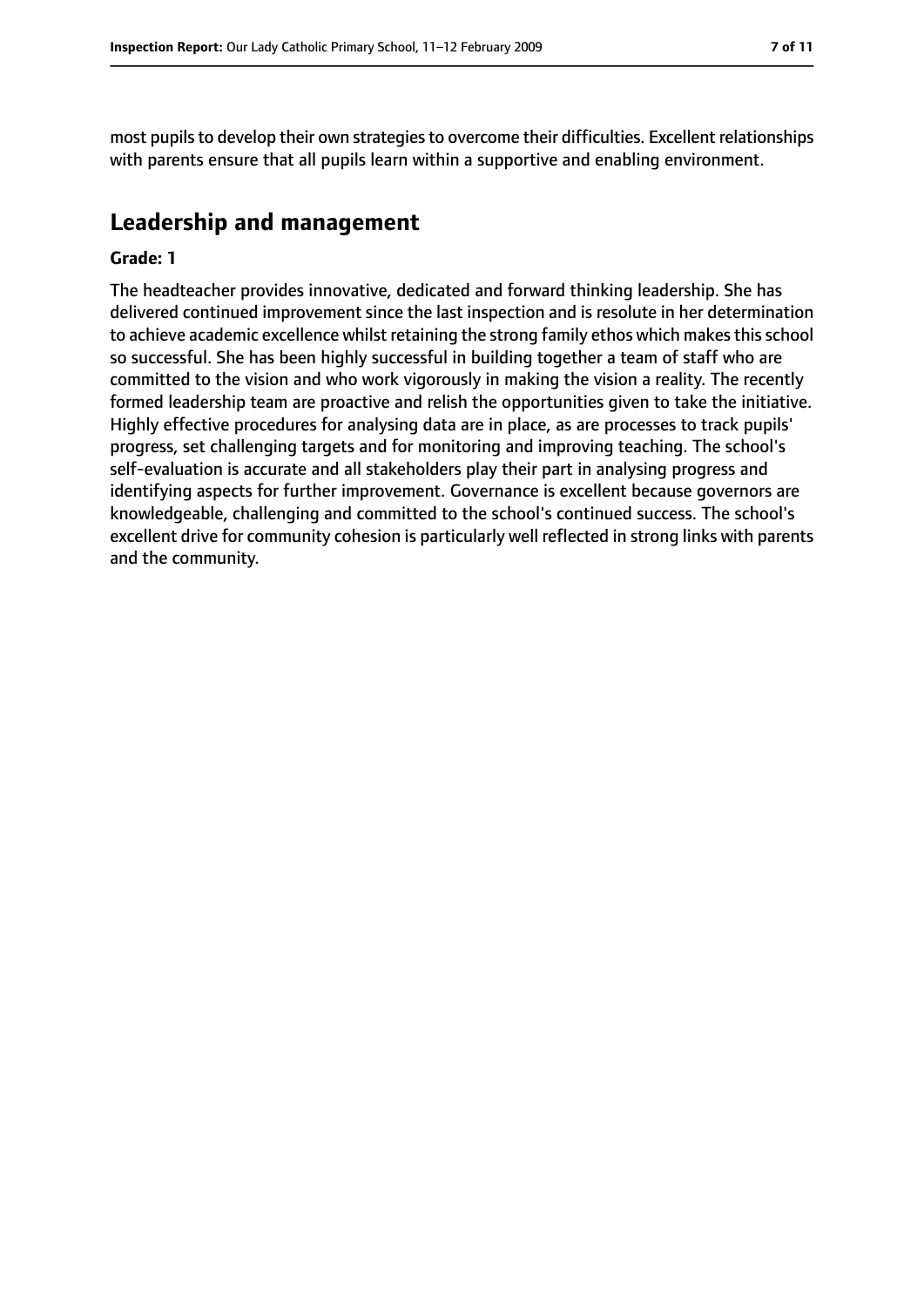**Any complaints about the inspection or the report should be made following the procedures set out in the guidance 'Complaints about school inspection', which is available from Ofsted's website: www.ofsted.gov.uk.**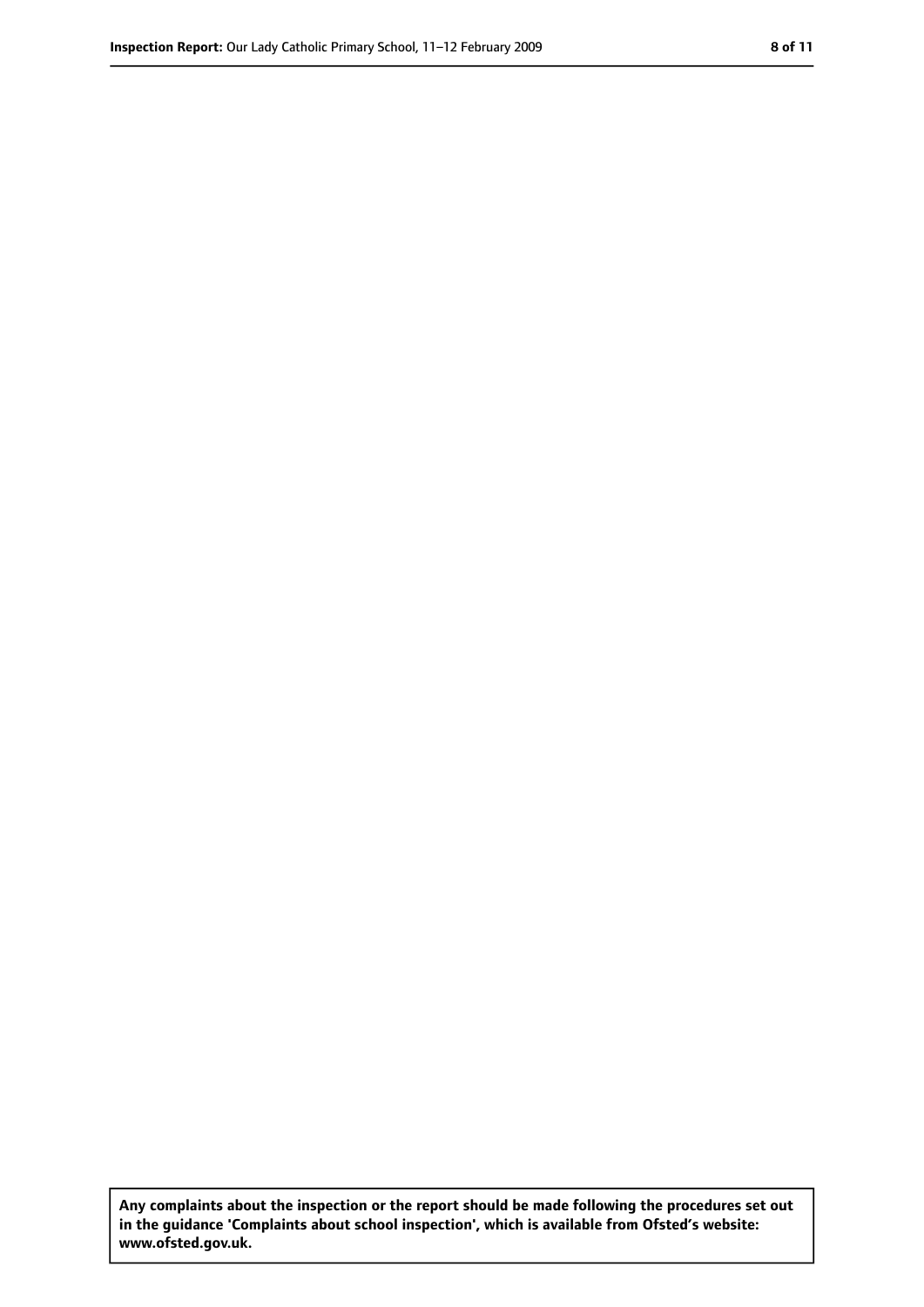# **Inspection judgements**

| Key to judgements: grade 1 is outstanding, grade 2 good, grade 3 satisfactory, and | <b>School</b>  |
|------------------------------------------------------------------------------------|----------------|
| arade 4 inadequate                                                                 | <b>Overall</b> |

## **Overall effectiveness**

| How effective, efficient and inclusive is the provision of<br>education, integrated care and any extended services in meeting the<br>needs of learners? |     |
|---------------------------------------------------------------------------------------------------------------------------------------------------------|-----|
| Effective steps have been taken to promote improvement since the last<br>inspection                                                                     | Yes |
| How well does the school work in partnership with others to promote learners'<br>well being?                                                            |     |
| The capacity to make any necessary improvements                                                                                                         |     |

# **Effectiveness of the Early Years Foundation Stage**

| How effective is the provision in meeting the needs of children in the<br>l EYFS?            |  |
|----------------------------------------------------------------------------------------------|--|
| How well do children in the EYFS achieve?                                                    |  |
| How good are the overall personal development and well-being of the children<br>in the EYFS? |  |
| How effectively are children in the EYFS helped to learn and develop?                        |  |
| How effectively is the welfare of children in the EYFS promoted?                             |  |
| How effectively is provision in the EYFS led and managed?                                    |  |

## **Achievement and standards**

| How well do learners achieve?                                                               |  |
|---------------------------------------------------------------------------------------------|--|
| $\vert$ The standards <sup>1</sup> reached by learners                                      |  |
| $\mid$ How well learners make progress, taking account of any significant variations $\mid$ |  |
| between groups of learners                                                                  |  |
| How well learners with learning difficulties and/or disabilities make progress              |  |

<sup>&</sup>lt;sup>1</sup>Grade 1 - Exceptionally and consistently high; Grade 2 - Generally above average with none significantly below average; Grade 3 - Broadly average to below average; Grade 4 - Exceptionally low.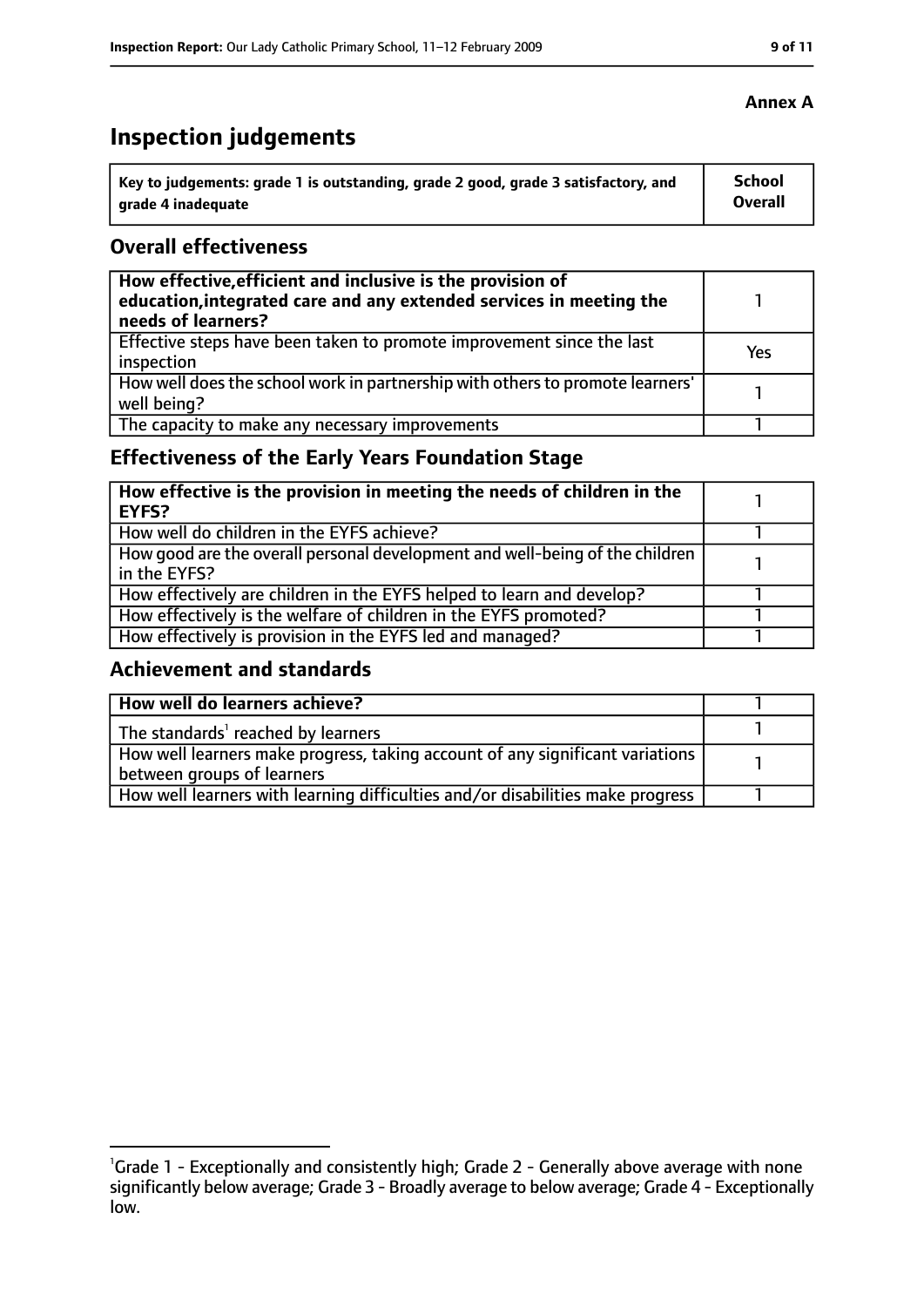# **Personal development and well-being**

| How good are the overall personal development and well-being of the<br>learners?                                 |  |
|------------------------------------------------------------------------------------------------------------------|--|
| The extent of learners' spiritual, moral, social and cultural development                                        |  |
| The extent to which learners adopt healthy lifestyles                                                            |  |
| The extent to which learners adopt safe practices                                                                |  |
| The extent to which learners enjoy their education                                                               |  |
| The attendance of learners                                                                                       |  |
| The behaviour of learners                                                                                        |  |
| The extent to which learners make a positive contribution to the community                                       |  |
| How well learners develop workplace and other skills that will contribute to<br>their future economic well-being |  |

# **The quality of provision**

| How effective are teaching and learning in meeting the full range of<br>learners' needs?              |  |
|-------------------------------------------------------------------------------------------------------|--|
| How well do the curriculum and other activities meet the range of needs and<br>interests of learners? |  |
| How well are learners cared for, quided and supported?                                                |  |

# **Leadership and management**

| How effective are leadership and management in raising achievement<br>and supporting all learners?                                              |            |
|-------------------------------------------------------------------------------------------------------------------------------------------------|------------|
| How effectively leaders and managers at all levels set clear direction leading<br>to improvement and promote high quality of care and education |            |
| How effectively leaders and managers use challenging targets to raise standards                                                                 |            |
| The effectiveness of the school's self-evaluation                                                                                               |            |
| How well equality of opportunity is promoted and discrimination eliminated                                                                      |            |
| How well does the school contribute to community cohesion?                                                                                      |            |
| How effectively and efficiently resources, including staff, are deployed to<br>achieve value for money                                          |            |
| The extent to which governors and other supervisory boards discharge their<br>responsibilities                                                  |            |
| Do procedures for safequarding learners meet current government<br>requirements?                                                                | <b>Yes</b> |
| Does this school require special measures?                                                                                                      | <b>No</b>  |
| Does this school require a notice to improve?                                                                                                   | No         |